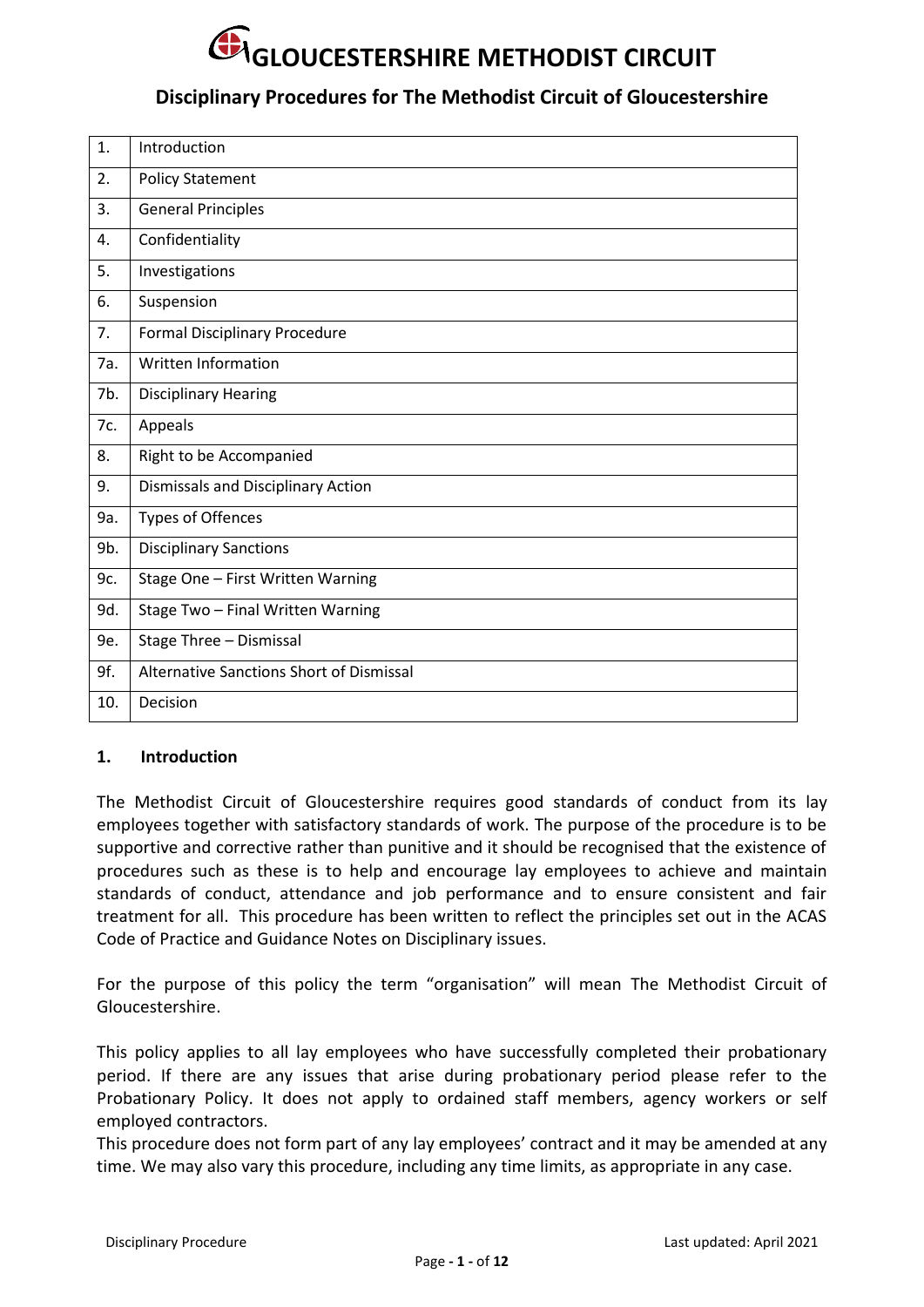#### **2. Policy Statement**

As noted above, this policy takes into account ACAS advice and best practice. It is the policy of the Circuit to ensure that any disciplinary or performance matter is dealt with fairly and that steps are taken to establish the facts. Lay employees will not be subjected to formal disciplinary action (up to and including dismissal) without being provided with the following:

- a written statement of the allegations,
- a hearing before any decision is reached, and
- subsequent to the decision the right to an appeal hearing

#### **3. General Principles**

Minor conduct issues can often be resolved informally between the lay employee and their Line Manager. These discussions should be held in private and without undue delay whenever there is cause for concern.

If the misconduct or performance issue was found to be small and not serious, the employer might just have an **informal** talk with the lay employee. (It's a good idea for the employer to still keep a confidential written record of informal or verbal warnings for future reference).

Formal steps will normally be taken under this procedure if the matter is not resolved, or if informal discussion is not appropriate (for example, because of the seriousness of the concerns).

Except in cases of gross misconduct a lay employee will not normally be dismissed for a first act of misconduct. Staff will normally be given a warning and an opportunity to improve.

Any steps under this procedure should be taken promptly unless there is a good reason for delay. Management may vary any time limits set out in this procedure if it is reasonable to do so and if this is the case the lay employee will be kept informed.

It is good practice to appoint an independent Investigating Officer and the Case Manager to manage the disciplinary process.

If a lay employee has difficulty at any stage of the procedure for example because of disability, they should discuss the situation with their line manager as soon as possible so that any reasonable adjustments can be identified and made. Such adjustments should be determined in discussion with the employee beforehand.

In some situations a lay employee subject to this procedure may submit their resignation at a point before or during the proceedings. Management will consider the appropriate action based on the circumstances. In situations where there is evidence of criminal activity or there is a safeguarding issue, Management may proceed with the disciplinary procedure in any event.

#### **4. Confidentiality**

The aim during an investigation or disciplinary procedure is to deal with matters sensitively and with due respect for the privacy of any individuals involved, so far as this is reasonably possible.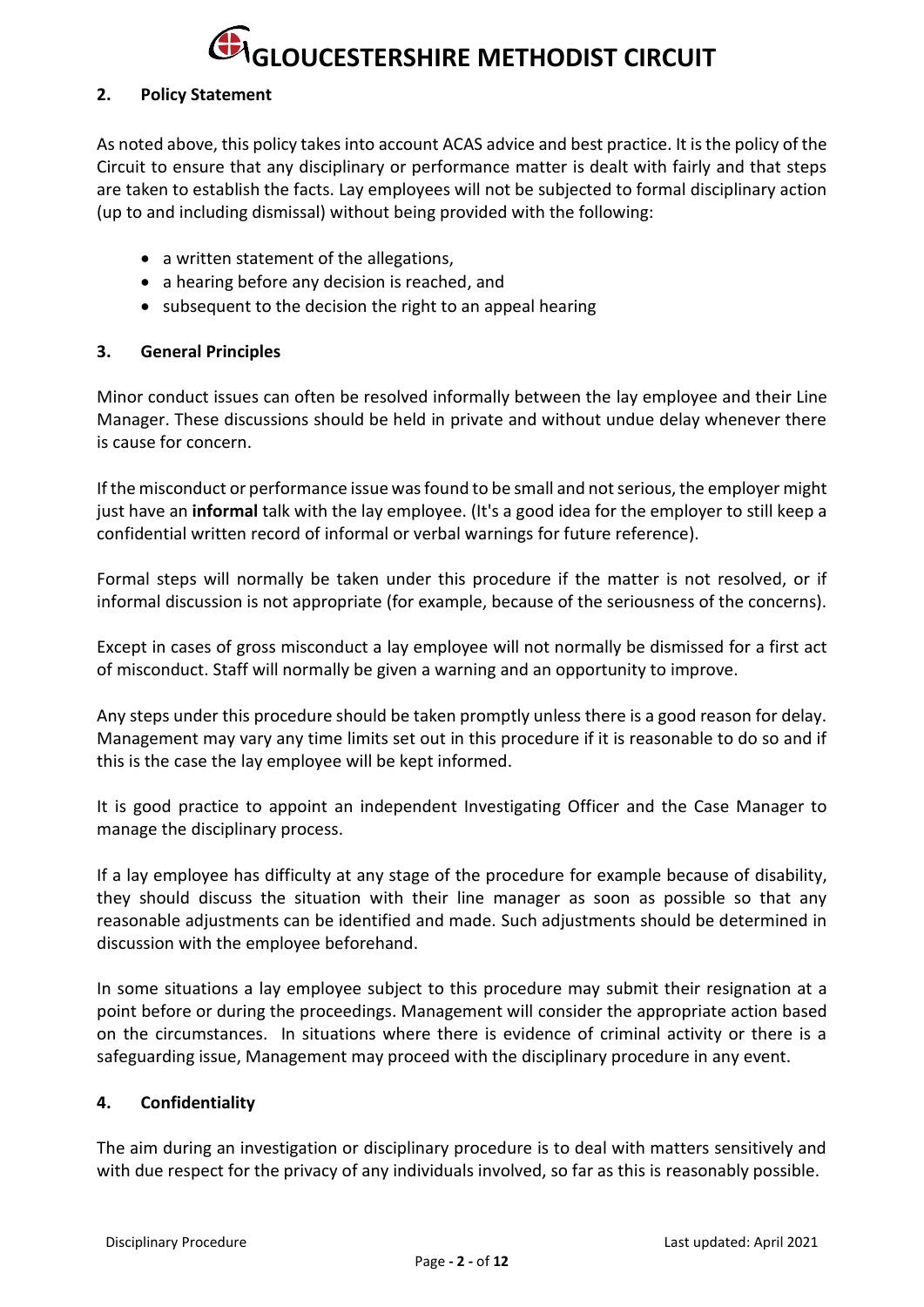All lay employees must treat as confidential any information communicated to them in connection with an investigation or disciplinary matter. Failure to do so could itself lead to disciplinary action.

Lay employees are not permitted to make any electronic recordings of any investigative meetings, disciplinary or appeal hearings. A representative, or any companion or witnesses who may accompany a member of staff to any meetings or hearings are also forbidden from making electronic recordings. However, a note taker will be present at formal hearings in order to produce and distribute a summary of the meeting; however this will not be verbatim.

A lay employee will normally be told the names of any witnesses whose evidence is relevant to disciplinary proceedings, unless, in Management's discretion, it is considered that a witness's identity should remain confidential. This would only happen in exceptional cases where there is a risk that harm may be suffered by the witness and this risk is felt to outweigh any prejudice that may be suffered by the lay employee being disciplined in the event that they are not told of the witness's identity.

Witnesses must treat as confidential any information given to them in the course of an investigation or hearing, including the identity of any lay employees under investigation.

#### **5. Investigation**

The purpose of an investigation is to establish a fair and balanced view of the facts before deciding whether to proceed with a disciplinary hearing or take informal action. The amount and scope of investigation required will depend on the nature of the allegations and will vary from case to case. This may involve reviewing any relevant documents, interviewing the members of staff concerned and any witnesses, taking witness statements and any other action deemed appropriate by Management to fully establish the facts of the matter.

Investigative interviews are solely for the purpose of fact-finding and no decision on disciplinary action will be taken until after a disciplinary hearing has been held.

Depending on the circumstances of the case, Investigating Officer may invite lay employee to attend an investigatory interview. Lay employee will be informed at the outset that the interview is an investigatory interview. There is no right for a companion to accompany them at an investigatory interview. The Circuit reserve the right not to conduct an investigatory interview and to proceed directly to a disciplinary hearing.

Lay employees must cooperate fully and promptly in any investigation. This will include informing Management of the names of any witnesses they consider to be relevant to the matter, disclosing any relevant documents to Management and attending any investigative interviews.

Where it is not possible to hold a face-to-face investigatory meeting, arrangements will be made for the meeting to be held remotely. The Circuit will ensure that all participating in the process have access to the necessary technology. Lay employee's rights will not be affected, and we will ensure that the procedure remains fair and reasonable.

Where a lay employee's conduct is subject to criminal investigation, charge or conviction Management will investigate the facts before deciding whether to take formal disciplinary action. The employer will not usually wait for the outcome of any prosecution before deciding what action, if any, to take.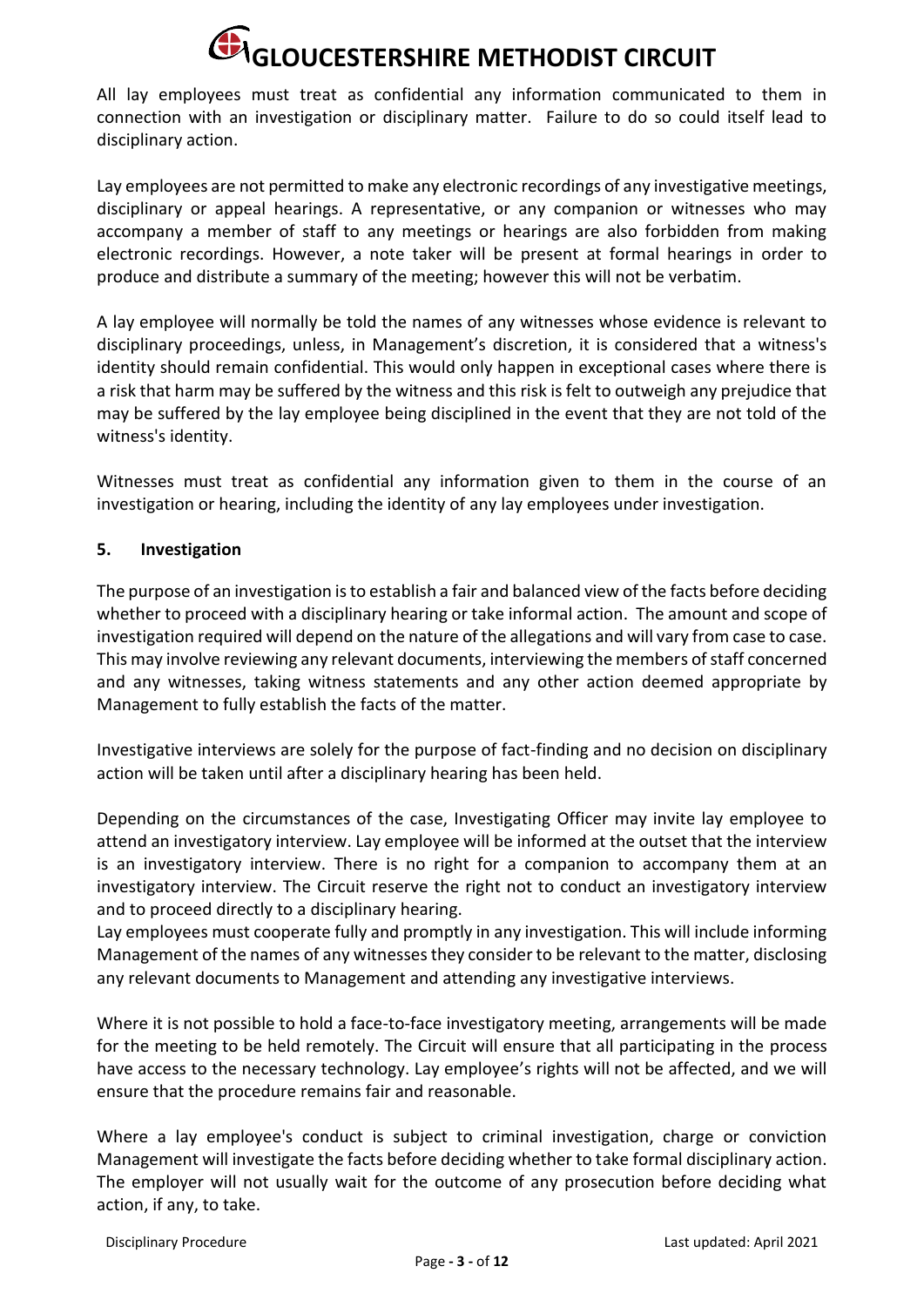Where the lay employee is unable or has been advised not to attend a disciplinary hearing or say anything about a pending criminal matter, Management may have to take a decision based on the available evidence. A criminal investigation, charge or conviction relating to conduct outside of work may be treated as a disciplinary matter if we consider it to be relevant to the work undertaken by any of the individuals covered by this policy.

#### **6. Suspension**

In cases where the lay employee's continued presence in the workplace would hinder an investigation, Management may need to suspend the lay employee from work while an investigation or disciplinary procedure is ongoing. The suspension will be for no longer than necessary and will be kept under review. Management will confirm the arrangements to the staff member in writing.

While suspended a lay employee should not visit their place of work or contact any of their work colleagues, unless s/he has been authorised to do so in writing by Management. A suspended lay employee who attends or is a member of a Methodist Church must inform their manager of this when suspended in order to establish whether this attendance or membership has any bearing on the investigation.

Suspension of this kind is not a disciplinary sanction, is a neutral act, and does not imply that any decision has already been made about the case. Suspension will be on full pay.

#### **7. Formal Disciplinary Procedure**

#### **7a. Written Information**

Following any investigation, if Management considers there are grounds for disciplinary action, the lay employee will be informed in writing of the allegations against him/her and the basis for those allegations. This will normally include:

- a summary of relevant information gathered during the investigation,
- documents which will be used at the disciplinary hearing, and
- witness statements which will be used at the hearing, except where a witness's identity is to be kept confidential, in which case Management will give the lay employee as much information as possible while maintaining confidentiality.

It should be noted that such instances in which anonymity is allowed are rare and expert advice should be obtained from DLES prior to agreeing.

#### **7b. Disciplinary Procedure**

The disciplinary hearing should be held as soon as possible after the investigation, while giving reasonable time for the lay employee to prepare.

Where it is not possible to hold a face-to-face meeting, arrangements will be made for the meeting to be held remotely. The Circuit will ensure that all participating in the process have access to the necessary technology. Lay employee's rights will not be affected, and we will ensure that the procedure remains fair and reasonable.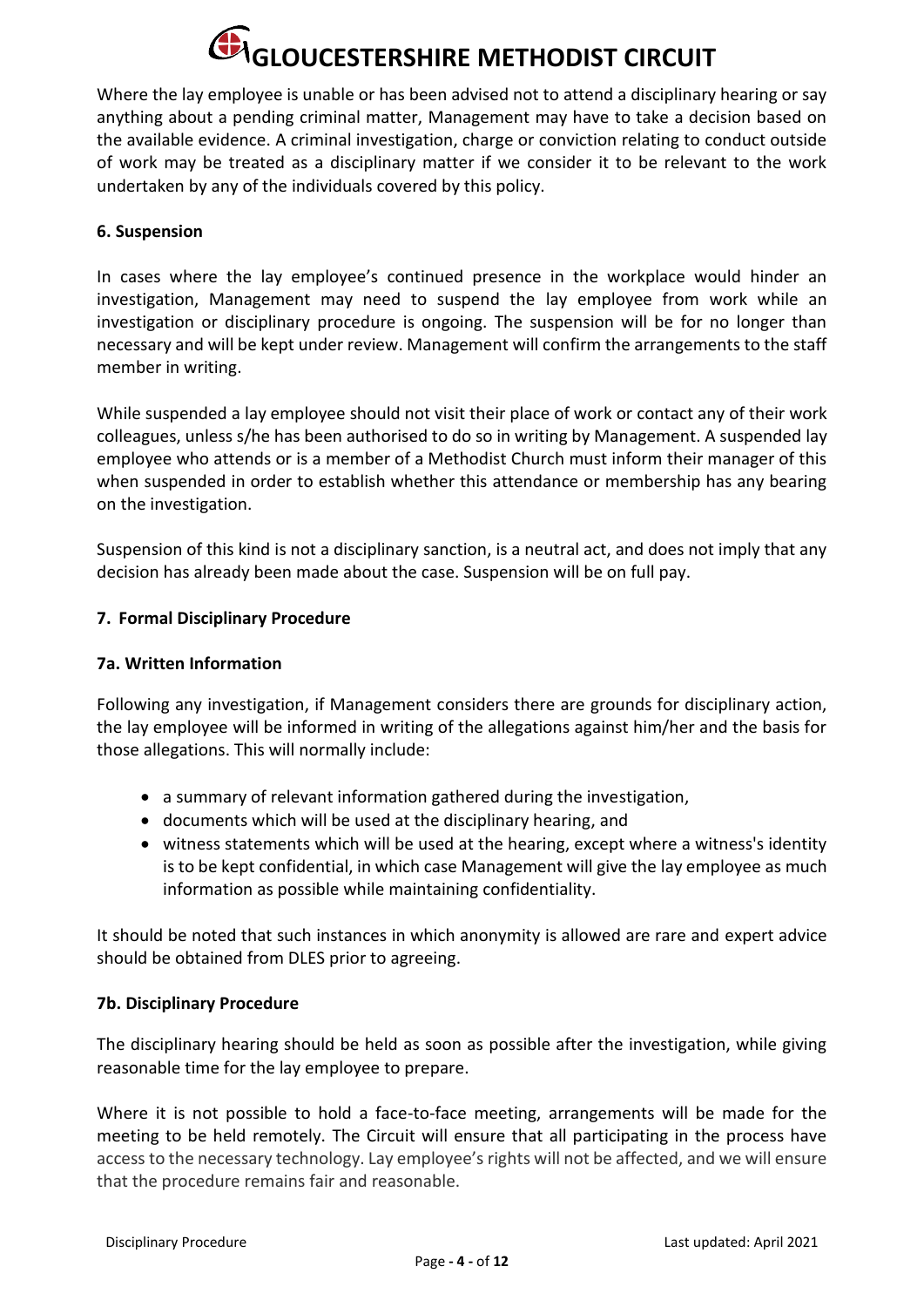In good time before the hearing, the employer should put in writing to the employee:

- the alleged misconduct or performance issue,
- any evidence from the investigation,
- any other information they plan to talk about,
- the date, time and location of the hearing,
- information on the employee's right to be accompanied to the hearing,
- the possible outcomes

Management will give the staff member a minimum of 5 working days notice of the date, time and place of the disciplinary hearing, and the names of those attending (unless it is necessary to protect the confidentiality of witnesses). If the lay employee wishes to submit any written evidence to the hearing they can do so. Names of witnesses must be submitted to the manager who will be chairing the meeting at least 2 days before the date of the hearing.

Where practical the hearing will be chaired by a manager who has not been involved in the investigation. The investigating officer will also attend to present the findings of the investigation.

For cases that involve the potential dismissal of a lay employee the Chair must be appointed by or on the authority of the Chair of the Management Committee, the Secretary of the Church Council or the Minister in Pastoral Charge, in consultation with the District Lay Employment Secretary, to ensure an appropriate level of independence.

The lay employee may bring a companion (work colleague or member of trade union) with him/her to the disciplinary hearing. The lay employee must take all reasonable steps to attend the hearing. If the lay employee or their companion cannot attend at the time specified s/he should inform Management immediately and an alternative time may be agreed usually within 5 working days of the original hearing.

If it is not possible to arrange a mutually convenient alternative time or Management is unable to contact the lay employee despite making reasonable attempts to do so, the hearing may proceed in their absence. The hearing may also proceed in the lay employee's absence if it is considered that they have shown themselves to be persistently unwilling or unable to attend the hearing.

The purpose of the disciplinary hearing is to enable the Chair to consider the evidence and to enable the lay employee to respond to the allegations that have been made against him/her. If the lay employee has a companion, he or she may make representations to the Chair and ask questions but should not answer questions on the lay employee's behalf. The lay employee may request a short adjournment in order to confer privately with his/her companion at any time during the hearing.

The process to be followed at the hearing is normally as follows:

- The Chair opens the proceedings by introducing all parties,
- The Chair begins by presenting the allegations (this may also be done by the Investigating Officer), using evidence previously submitted and calling witnesses as appropriate,
- The Lay employee and his/her companion are given opportunity to set out their case and answer any allegations,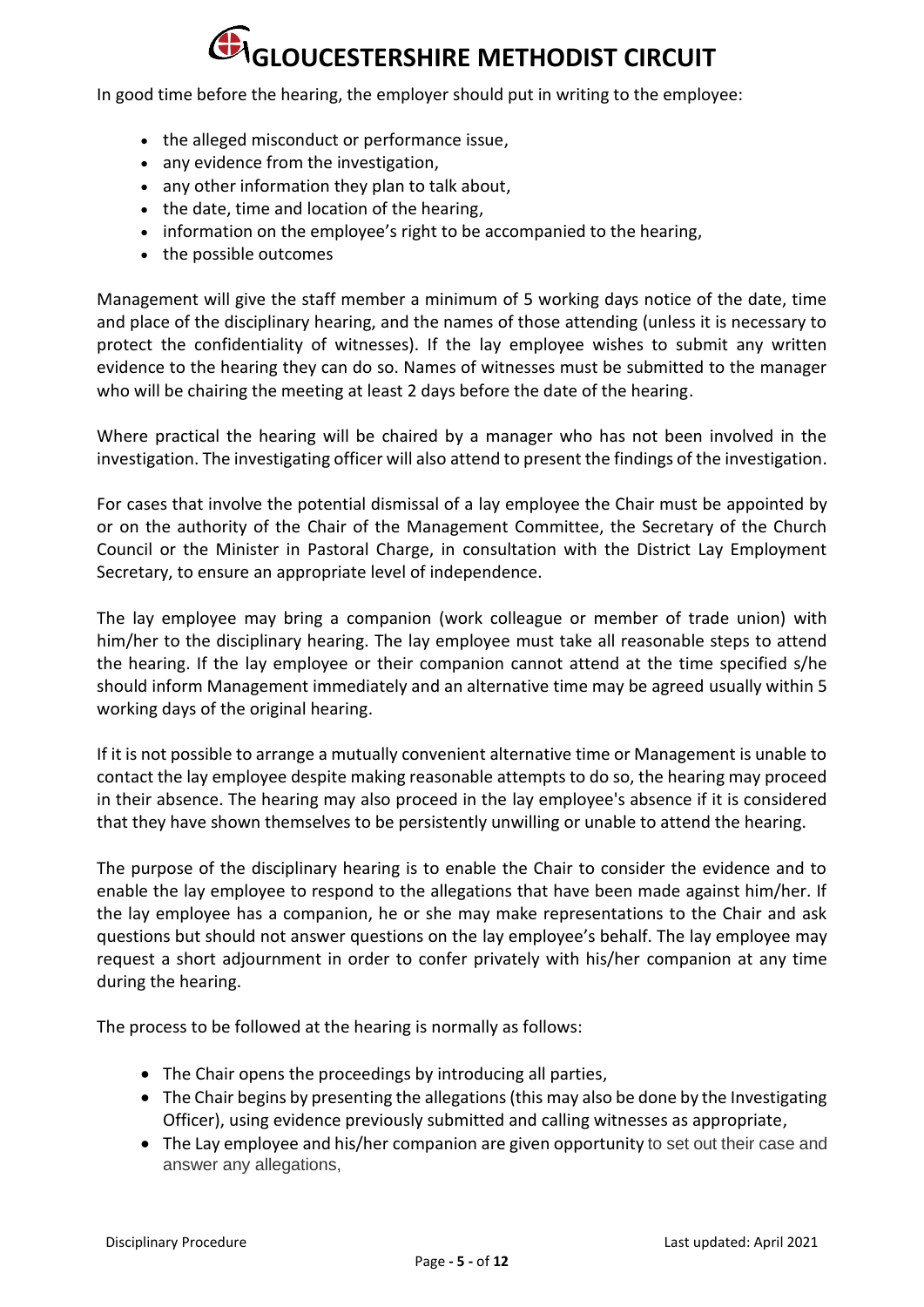- At the hearing both the Chair and the lay employee may ask questions of any of the witnesses,
- The Chair may then ask questions of the lay employee,
- The Chair may then sum up their case The staff member may then sum up their response if they so wish,
- The Chair will withdraw from the hearing to consider the case, including the evidence which has been submitted prior to the hearing prior to and during the hearing,
- Alternatively, the Chair may adjourn the disciplinary hearing if he or she feels that they need to carry out further investigations, such as re-interviewing witnesses in the light of any new points which the staff member has raised at the hearing. The lay employee will be given a reasonable opportunity to consider any new information obtained before the hearing is reconvened,
- The Chair of the Hearing will inform the lay employee in writing of his/her decision concerning the disciplinary allegation(s), and the sanction to be applied, together with the reasons for his/her decision. The lay employee will also be informed of the right of appeal.

#### **7c. Appeals**

An appeal must be submitted in writing, to the Chair or the Secretary of the Management Committee and/or the Secretary of the Church Council or the Minister in pastoral charge stating the full grounds of appeal within 5 working days of the date on which the lay employee (the appellant) received written notification of the decision.

It is normally not sufficient to simply appeal because the lay employee is generally unhappy with the outcome of the hearing. Rather, the lay employee must set out clearly the grounds for appeal.

The appeal hearing will be heard by another impartial Officer, who will be either Secretary of the Management Committee, the Secretary of the Church Council and/or the Minister in pastoral charge who will give the staff member written notice of the date, time and place of the appeal hearing. The appeal hearing will be arranged without undue delay. Where it is not possible to hold a face-to-face meeting, arrangements will be made for the appeal hearing to be held remotely. The Circuit will ensure that all participating in the process have access to the necessary technology. Lay employee's rights will not be affected, and we will ensure that the procedure remains fair and reasonable.

As far as practicable, the appeal hearing will normally be conducted by a more senior manager than the person who chaired the original disciplinary hearing.

Appeals against dismissal will be heard by a nominated appeals panel of normally three members, chaired by the Chair of the District or their nominated representative. Nominations of the appeals panel members will be agreed by the Chair of the District.

No member of the appeals panel will have had direct involvement in the specific decision being appealed. Members of the appeals panel must declare any other conflict of interest to the Chair of the District.

The lay employee may bring a companion with him/her to the appeal meeting (see paragraph 8).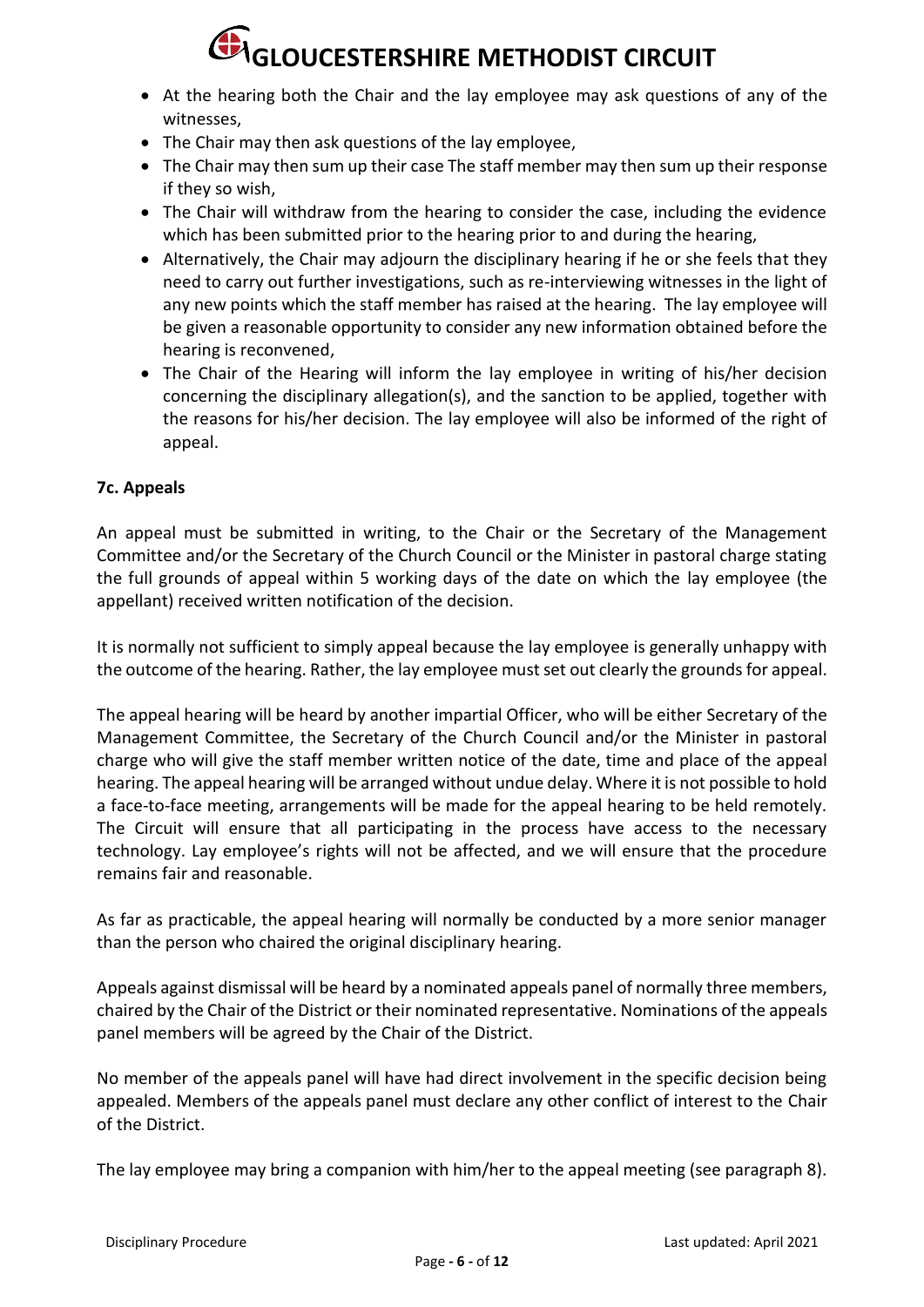The order of the Appeal Hearing may be normally followed as below:

- The Chair will introduce all parties,
- The lay employee (appellant) will present the basis for their appeal, and may use the evidence included in the appeal documentation previously submitted and also new evidence that is relevant, calling witnesses from the original hearing and any new witnesses as appropriate,
- The Chair of the Appeal Hearing may ask questions of the lay employee, *N.B. There may be circumstances when exceptionally it may be appropriate for the Chair of the Appeal Hearing to call on the Chair of the original disciplinary hearing and any additional witnesses to attend the Appeal Hearing. In this situation both the Chair and the appellant may ask questions of the Chair of the original disciplinary hearing and the relevant witnesses*
- The Lay Employee may ask questions from the Chair of the Appeal Hearing,
- The Chair may then sum up,
- If he/she so wishes the lay employee may then sum up.

Following the appeal hearing the Panel of the Appeal Hearing may:

- confirm the original decision, or
- revoke the original decision, or
- substitute a different disciplinary sanction.

The Chair of the Appeals Panel will inform the lay employee in writing of the Panel's final decision as soon as possible following the appeal hearing, and normally within 5 working days. Under the policy there will be no further right of appeal.

The date on which any dismissal takes effect will not be delayed pending the outcome of an appeal. However, if the appeal is successful, the lay employee will be reinstated with no loss of continuity of service or pay.

#### **8. Right to be Accompanied**

A lay employee may bring a companion to any disciplinary or appeal hearings under this procedure. The companion may be either a trade union representative or a work colleague. The lay employee should inform the Chair of the Disciplinary Hearing/Appeal Hearing the name of the representative as soon as possible prior to the hearing.

The Chair of the hearing may arrange for particular additional support to be available to the appellant at the hearing, to help overcome a particular difficulty such as a disability, or where the staff member has difficulty understanding English.

Acting as a companion is voluntary and staff members are under no obligation to do so. Lay employees will be allowed reasonable time off from duties without loss of pay to act as a companion.

If the lay employee's choice of representative is unreasonable the person conducting the hearing or appeal may ask him/her to choose someone else. For example: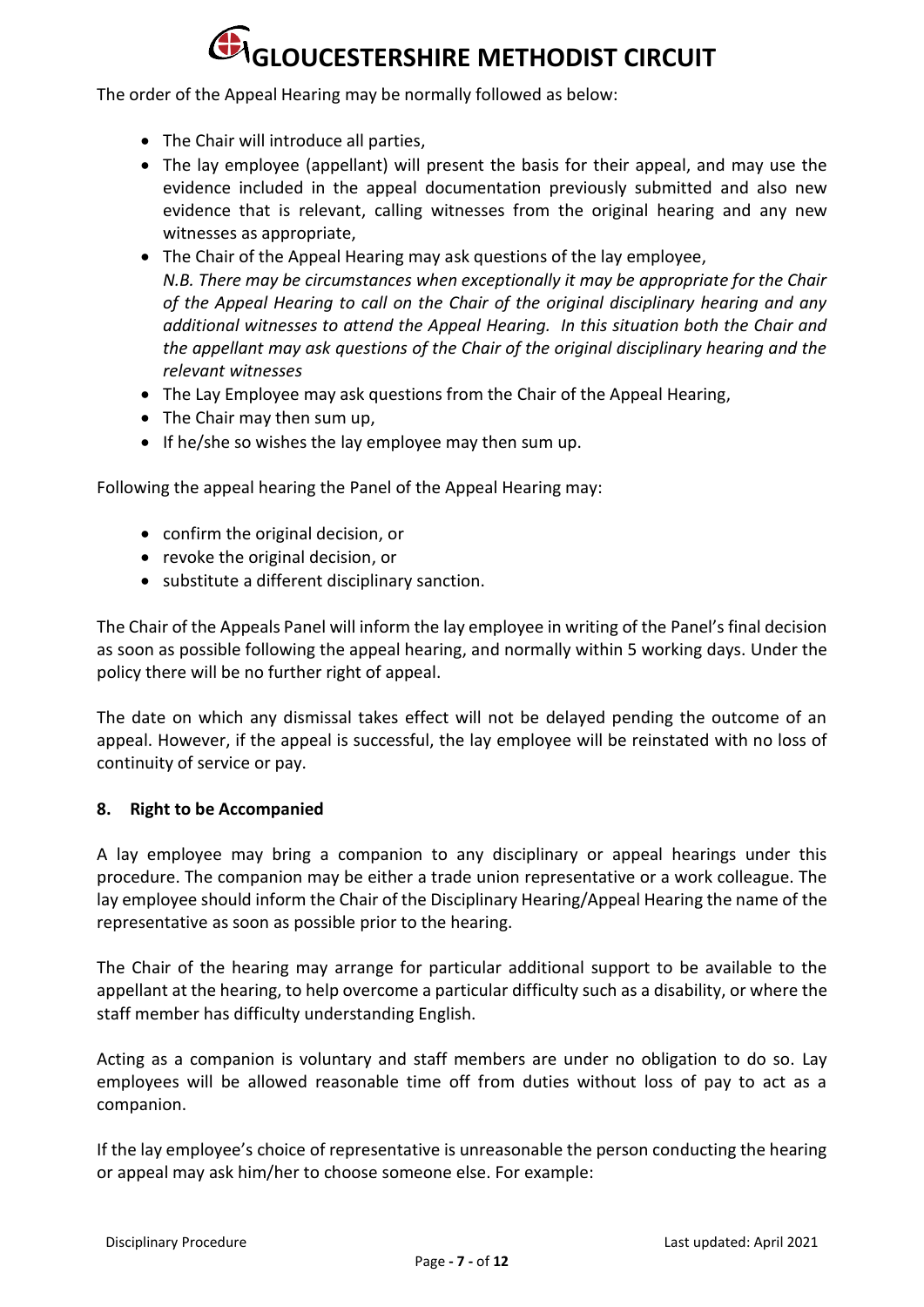- If in the Chair's opinion the companion may have a conflict of interest or may prejudice the hearing, or
- If the companion is unavailable at the time a hearing is scheduled and will not be available for more than five working days.

#### **9. Dismissals and Disciplinary Action**

#### **9a. Types of Offences**

Offences which may be found to be minor, depending on the circumstances, include but are not limited to poor job performance involving sub-standard work, unsatisfactory time-keeping, absenteeism or some breaches of the Circuit's regulations.

Offences which may be found to be serious, depending on the circumstances, include but are not limited to:

- poor performance or negligence resulting in actual or potential loss damage or injury,
- failure to comply with a reasonable management instruction,
- activities of impropriety, whether or not within working hours, which the Circuit reasonably considers to be detrimental to or conflicting with the interests of the Circuit*,*
- failure to disclose any personal interest of the lay employee which conflicts with any interest of the Circuit, or
- breach of confidence relating to the Circuit or other organisations involved with the Circuit.

Gross Misconduct may include but is not limited to:

- serious negligence and/or disregard of Health and Safety and Security regulations resulting in actual or potential serious loss damage or injury,
- physical assault or attempted assault upon staff members volunteers or members of the public,
- theft or fraud.
- malicious damage to property,
- serious breach of safeguarding practice(s),
- serious breach of any employment policy,
- acts of bullying or harassment,
- deliberate breach of confidence relating to the Circuit or its affairs,
- gross misuse of the Circuit's IT systems and telephone facilities, including but not limited to downloading of offensive material e.g. pornographic or racist etc. from the internet,
- falsification of records including reports, accounts, expense claims or self-certification forms, whether or not for personal gain,
- conviction on a criminal charge which is reasonably relevant to the staff member's work,
- conduct which is reasonably considered to demonstrably or potentially bring the Circuit into disrepute,
- the use or distribution of illegal drugs while at work,
- serious incapability at work brought on by alcohol,
- misuse or abuse of social media in and outside work,
- making covert recordings of colleagues or managers.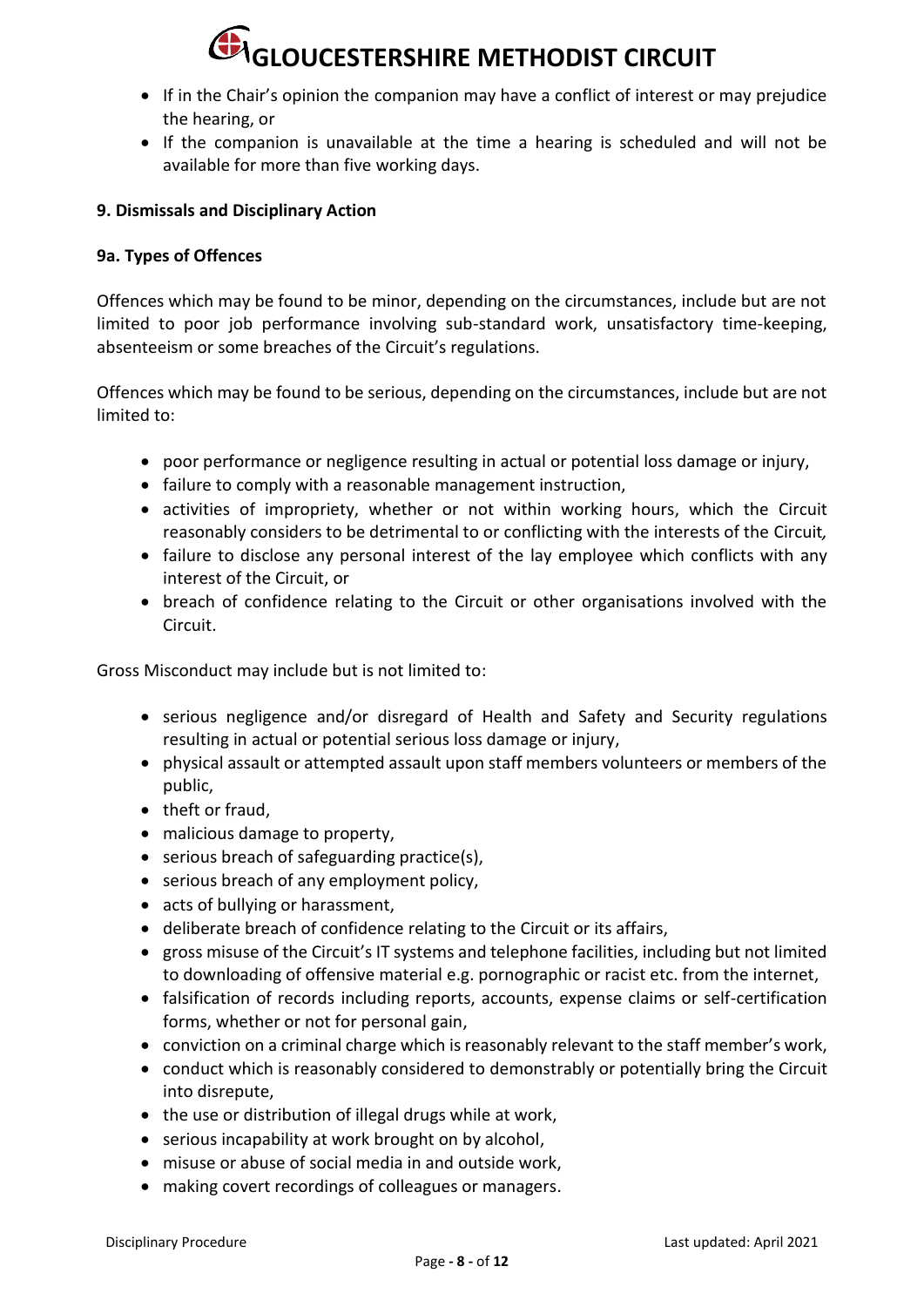Other acts of misconduct may come within the general definition of gross misconduct, which if alleged are likely to lead to disciplinary action. In addition, poor performance may lead to disciplinary action, up to and including dismissal. A finding of gross misconduct will normally result in dismissal without notice or pay in lieu of notice.

#### **9b. Disciplinary Sanctions**

The Circuit aims to treat all lay employees fairly and consistently. Disciplinary action previously taken against other lay employees for similar misconduct will usually be taken into account but should not be treated as a precedent. Each case will be assessed on its own merits.

Depending on the seriousness of the matter (whether relating to conduct or poor performance) any of the following stages may be omitted.

#### **9c. Stage One: First Written Warning**

A first written warning will usually be given for:

- first acts of more serious misconduct or instances of poor performance, where there are no other active warnings on the lay employee's disciplinary record, or
- further misconduct or poor performance where informal action has not resulted in required improvement

The warning will set out the nature of the misconduct or poor performance (i.e. the findings of the disciplinary hearing), the change in behaviour required and over what period, and the likely consequences of further misconduct or poor performance.

The warning will be placed on the lay employee's personnel file and will remain active for a specified period from the date it is given, after which time it will be disregarded in deciding the outcome of any future disciplinary proceedings. The lay employee's conduct will be reviewed during and at the end of this period and if it does not improve as required Management may convene another hearing under this procedure.

#### **9d. Stage 2: Final Written Warning**

A final written warning will usually be given for:

- misconduct or poor performance where there is already an active warning on the record; or
- cases where there is no active written warning on file but the Chair of the Disciplinary Hearing considers that the misconduct or poor performance is sufficiently serious to warrant a final written warning.

The warning will set out the nature of the misconduct or poor performance, the change in behaviour required and over what period, and the likely consequences of further misconduct.

The warning will be placed on the lay employee's personnel file and will remain active for a period to be specified. The staff member's conduct may be reviewed during and at the end of this period and if it has not improved sufficiently a further hearing may be required at which the lay employee's future employment will be considered. After the active period the warning will be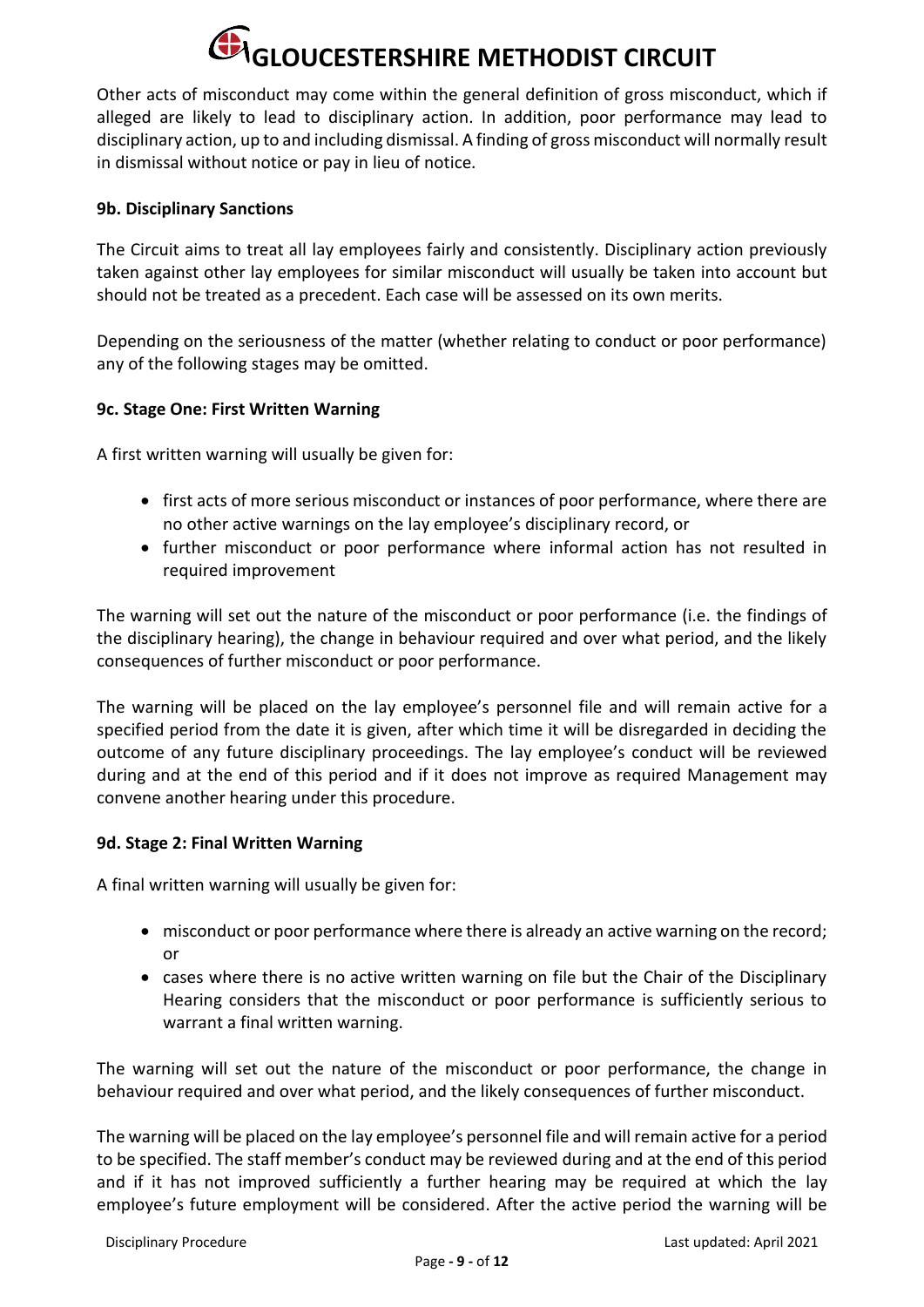disregarded in deciding the result of future disciplinary proceedings, provided that sufficient improvement is attained.

#### **9e. Stage 3: Dismissal**

The Chair of a disciplinary hearing may decide to dismiss a lay employee in the following circumstances:

- misconduct or poor performance where there is an active final written warning on the staff member's record, or
- gross misconduct regardless of whether the staff member has received any previous warnings.

Gross misconduct will usually result in summary dismissal, that is, dismissal without notice or payment in lieu of notice.

In cases not involving gross misconduct the lay employee will be given his/her full contractual notice period, or payment in lieu of notice.

#### **9f. Alternative Sanctions Short of Dismissal**

In appropriate cases the Chair of the Disciplinary Hearing may consider some other sanction short of dismissal, such as:

- demotion,
- transfer to another role (where performance will continue to be monitored).

These sanctions may be used in conjunction with a written warning.

#### **10. Decisions**

Actions short of dismissal may be taken by the Chair of the disciplinary hearing. The decision to dismiss a lay employee may only be made by, or on the authority of the Secretary of the Management Committee, the Secretary of the Church Council or the Minister in pastoral charge in consultation with the District Lay Employment Secretary.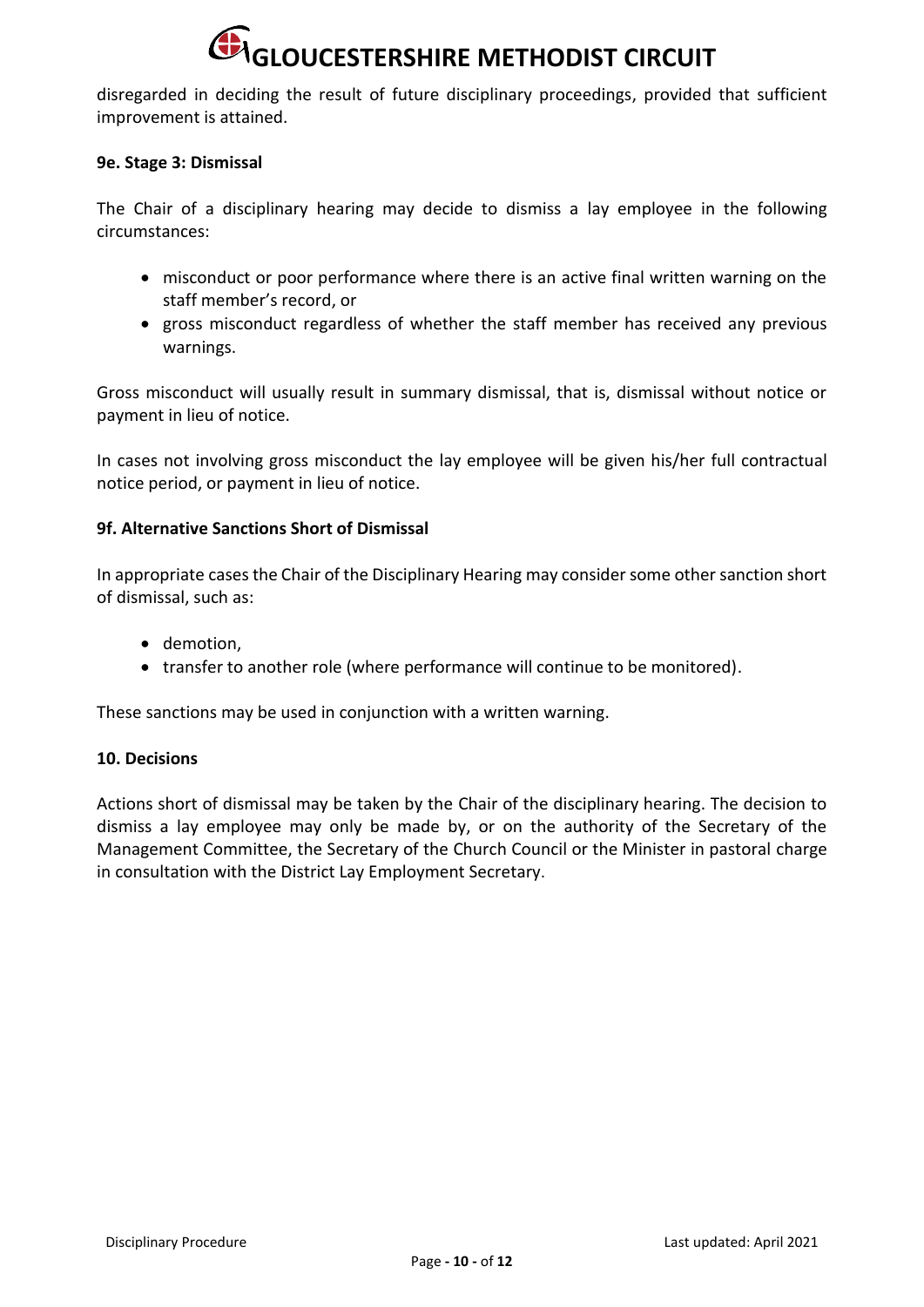### **CHECKLIST FOR THE DISCIPLINING OFFICER REGARDING THE DISCIPLINARY HEARING**

| Have all parties been made aware of the disciplinary charges                                                                                                                    |
|---------------------------------------------------------------------------------------------------------------------------------------------------------------------------------|
| Is the evidence provided balanced and comprehensive, or is there further evidence required                                                                                      |
| Have all parties had reasonable access to copies of the evidence provided                                                                                                       |
| If required have appropriate witnesses been called                                                                                                                              |
| Has reasonable time been given for all parties to respond to alleged charges                                                                                                    |
| As the Disciplining Officer, have you been able to ask any questions you have of all parties<br>pertaining to the disciplinary charges                                          |
| As the Disciplining Officer, are you satisfied that there is comprehensive and balanced evidence<br>upon which to make a decision, or whether further investigation is required |

**NB**: The Disciplining Officer should normally inform the employee in writing of their decision regarding the disciplinary charges and any sanctions to be applied, together with the reasons for their decision. The employee will also be reminded of the right of appeal.